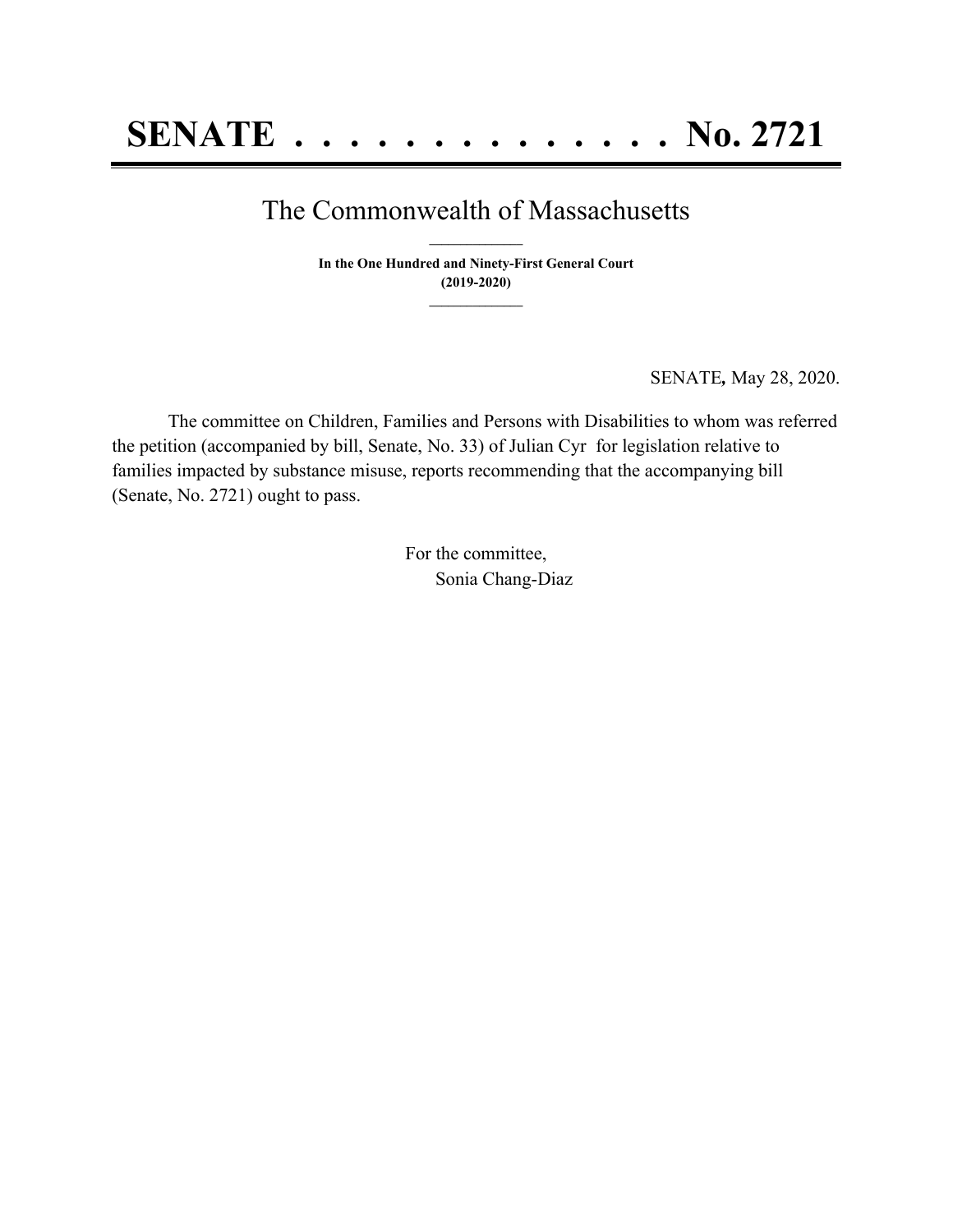FILED ON: 2/4/2020

## The Commonwealth of Massachusetts

**In the One Hundred and Ninety-First General Court (2019-2020) \_\_\_\_\_\_\_\_\_\_\_\_\_\_\_**

**\_\_\_\_\_\_\_\_\_\_\_\_\_\_\_**

An Act relative to families impacted by substance misuse.

Be it enacted by the Senate and House of Representatives in General Court assembled, and by the authority *of the same, as follows:*

| $\mathbf{1}$   | SECTION 1. Notwithstanding any general or special law to the contrary, annually, not                |
|----------------|-----------------------------------------------------------------------------------------------------|
| 2              | later than October 31, the department of children and families shall submit a report on children    |
| 3              | and families involved with the department in connection with substance use or misuse to the         |
| $\overline{4}$ | child advocate, the commissioner of the department of public health, the clerks of the senate and   |
| 5              | house of representatives, the house and senate committees on ways and means and the joint           |
| 6              | committee on children, families and persons with disabilities. The report shall be made available   |
| $\tau$         | to the public electronically in accordance with section 19 of chapter 66 of the General Laws. The   |
| 8              | report shall include, but not be limited to: (a) the number and percentage of children and youth in |
| 9              | the care and custody of the department due to substance use or misuse shown since the fiscal        |
| 10             | year that the intake policy required the collection of this information for (i) the entire          |
| 11             | department; and (ii) each regional office.                                                          |
| 12             | The department of children and families shall consult with the department of public                 |
| 13             | health on information and data relevant to services that the department of public health provides   |

14 to families involved with the department of children and families. The department may satisfy